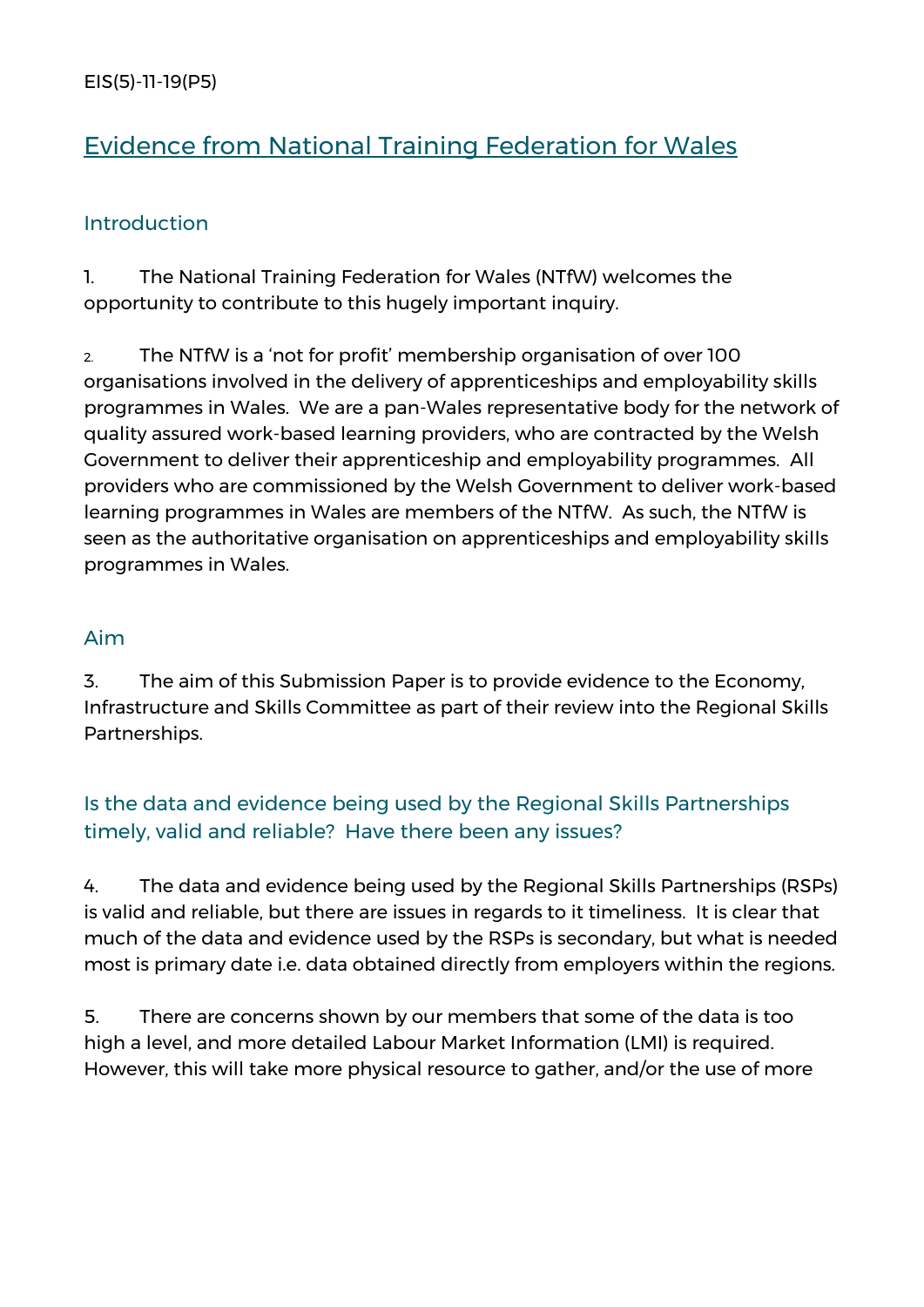robust data, provided by organisations such as EMSI<sup>1</sup>.

How well do the partnerships engage with and take into account the views of those who do not sit on the partnership boards, and how well do they account for the views of the skills providers themselves?

6. It is recognised that all RSPs engage with medium to large employers, and that micro and small employers are engaged with through their representative bodies, most notably the Federation for Small Business (FSB). However, it is clear that there is a lack of engagement directly with micro and small businesses, which is going to be difficult given the level of physical resources at the RSPs disposal.

# How do the key City and Growth Deal roles of the Regional Skills Partnerships influence their Welsh Government remit?

7. The emergence of the various City Region and Growth Deals has clearly had an impact on the work of the RSPs. Although, it is good to see that the various bodies have sought to use the existing RSP structures as a vehicle to establish the demand and supply of skills and training. However, what is also clear is that there are emerging tensions between the needs and aspirations of 'regional government' and that of the Welsh Government. This is an area that will need closer monitoring and scrutiny moving forward, if we are to avoid situations of duplication of effort, and/or making the skills system even more complicated for employers and individuals to navigate.

# Are the Regional Skills Partnerships able to actually reflect current and future skills demands within their regions? What about very specialised skills for which there may be low volumes of demand?

8. In general, yes. However, some concern is shown by NTfW members that engagement between the RSPs and employers can be too narrow i.e. focused on Welsh Government's priority sectors and to the detriment to 'non-priority sectors' who also have skills needs to be met. In addition, NTfW members would like to

-

<sup>1</sup> <https://www.economicmodeling.com/>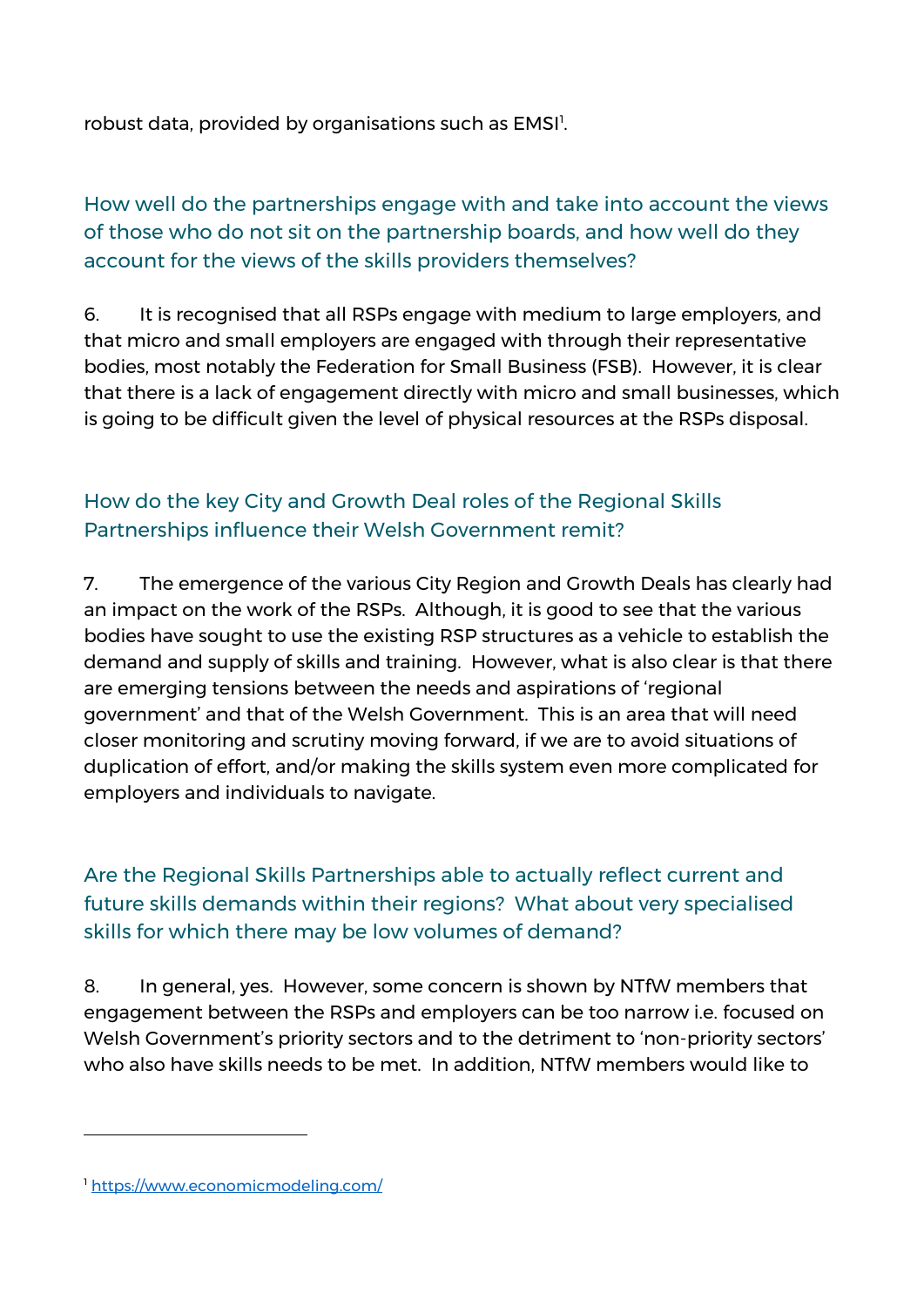see more LMI to be generated by the RSPs at a local authority level, as well as a macro-regional level.

9. The NTfW believes that its members are best placed to assist the RSPs in gathering LMI at micro and SME level of employer, as much, if not all, of their provision is delivered directly to employers. This is an area we would be keen to work with each of the three RSPs on moving forward.

Do the Regional Skills Partnerships have sufficient knowledge and understanding of:

# a) the foundational economy and the needs of those employed within it?

10. Unfortunately, not. There still remains a persistent lack of understanding of the 'Foundational Economy' and the skills needs within it. This is understandable, if the limited resources of the RSPs are directed towards establishing the needs within the Welsh Government's 'priority sectors'. There needs to be a clear distinction between 'foundational jobs' and 'jobs within the foundational economy'.

### b) the demand for skills provision through the medium of Welsh?

11. In terms of skills provision through the medium of Welsh, there is a role that the RSPs can play in establishing what employer demand is, through the various skills surveys undertaken. However, any future work to be undertaken must be in consultation and partnership with the expanded remit of the Coleg Cymraeg Cenedlaethol.

# Are the Regional Skills Partnerships adequately resourced to fulfil their growing role?

12. No.

# Is there an appropriate balance between the work of the RSPs and wider views on skills demand?

13. As outlined previously, much of the attention of the limited resources within the RSPs are focused on 'priority sectors' and higher-level skills. This is at the detriment of lower-level skills, particularly within the 'non-priority sectors'. It is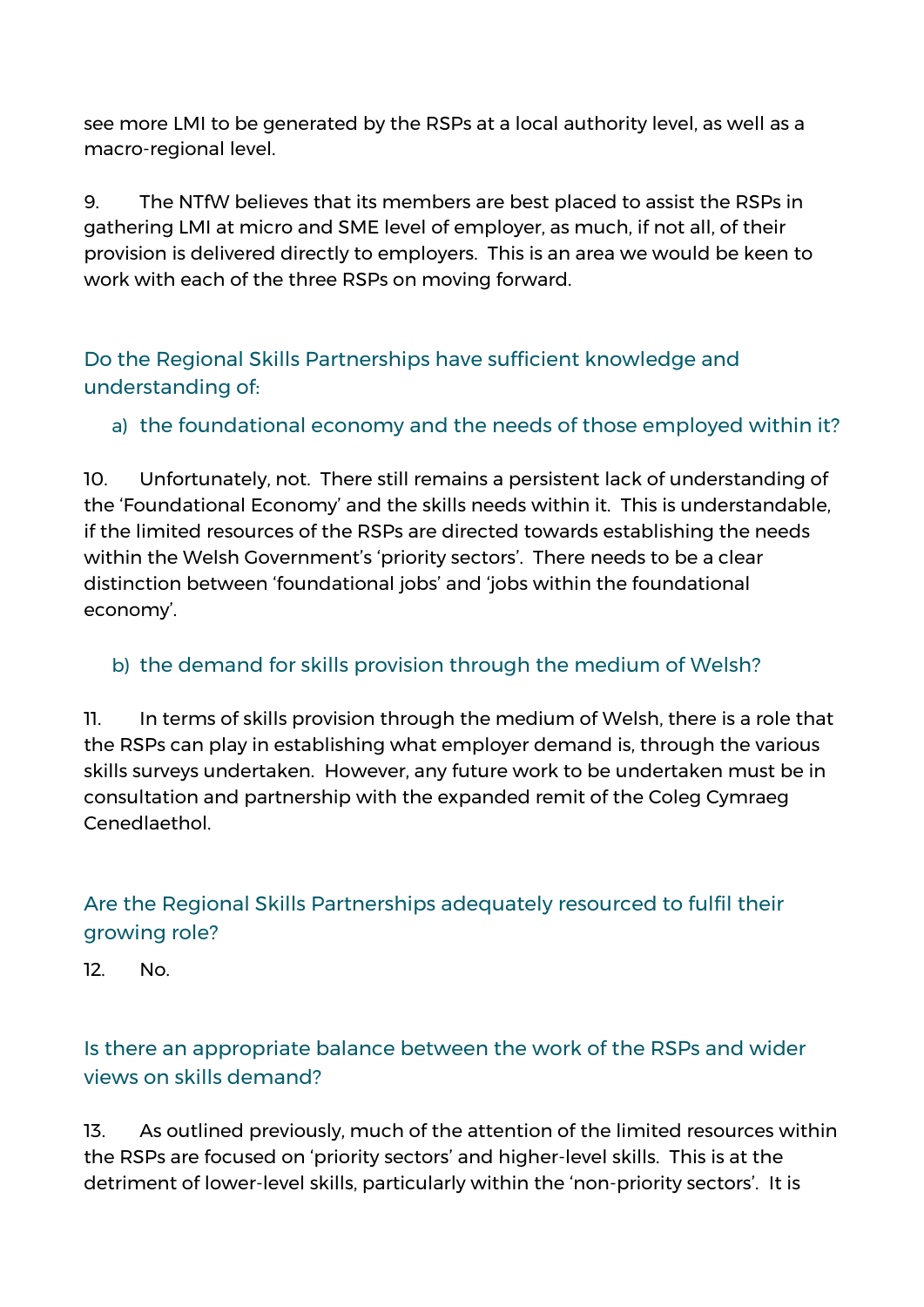recognised by NTfW and its members, that businesses and individuals in these areas also have skills needs, but are often over-looked.

# Is the level of operational detail set out by Welsh Government for skills provision in higher / further education and work-based learning providers appropriate?

14. Yes, but the RSPs need to work more closely with the responsible for delivering these programmes i.e. work-based learning providers and colleges to understand the demands of delivering them. There is a good model for this within one of the RSPs, where they have established a provider reference group. It is our view that this should be replicated by the others.

If there are any, how are tensions between learner demand / learner progression reconciled with Regional Skills Partnership conclusions and the Welsh Government preference for funding higher level skills?

15. There are tensions in this regard. The main issue here, being that the RSPs need to produce their Employment and Skills Plans, so that they are cost-neutral i.e. there will be winners and losers. However, what is clear is that demand (from employers) is outstripping supply (from providers) so therefore the actual regional demand cannot be met. This is particularly true at the moment with apprenticeships provision, where the impacts of the apprenticeships levy are being acutely felt, and that apprenticeship providers are not able to service the demand from employers, either because of contract restrictions and/or budgetary constraints. In effect, we are asking employers what they want, but failing to deliver. An example of this is the inability to deliver Level 2 provision within 'priority sectors' identified by the RSPs.

#### Have the Regional Skills Partnerships and Welsh Government been able to stimulate changes in skills provision 'on the ground' to reflect demand?

16. There is recognition that the RSPs have reinforced the needs of the 'priority sectors' over 'non-priority sectors', but NTfW members report that the activity of the RSPs and the Welsh Government has not been to "stimulate" demand in these areas, but that there was already demand in the regions.